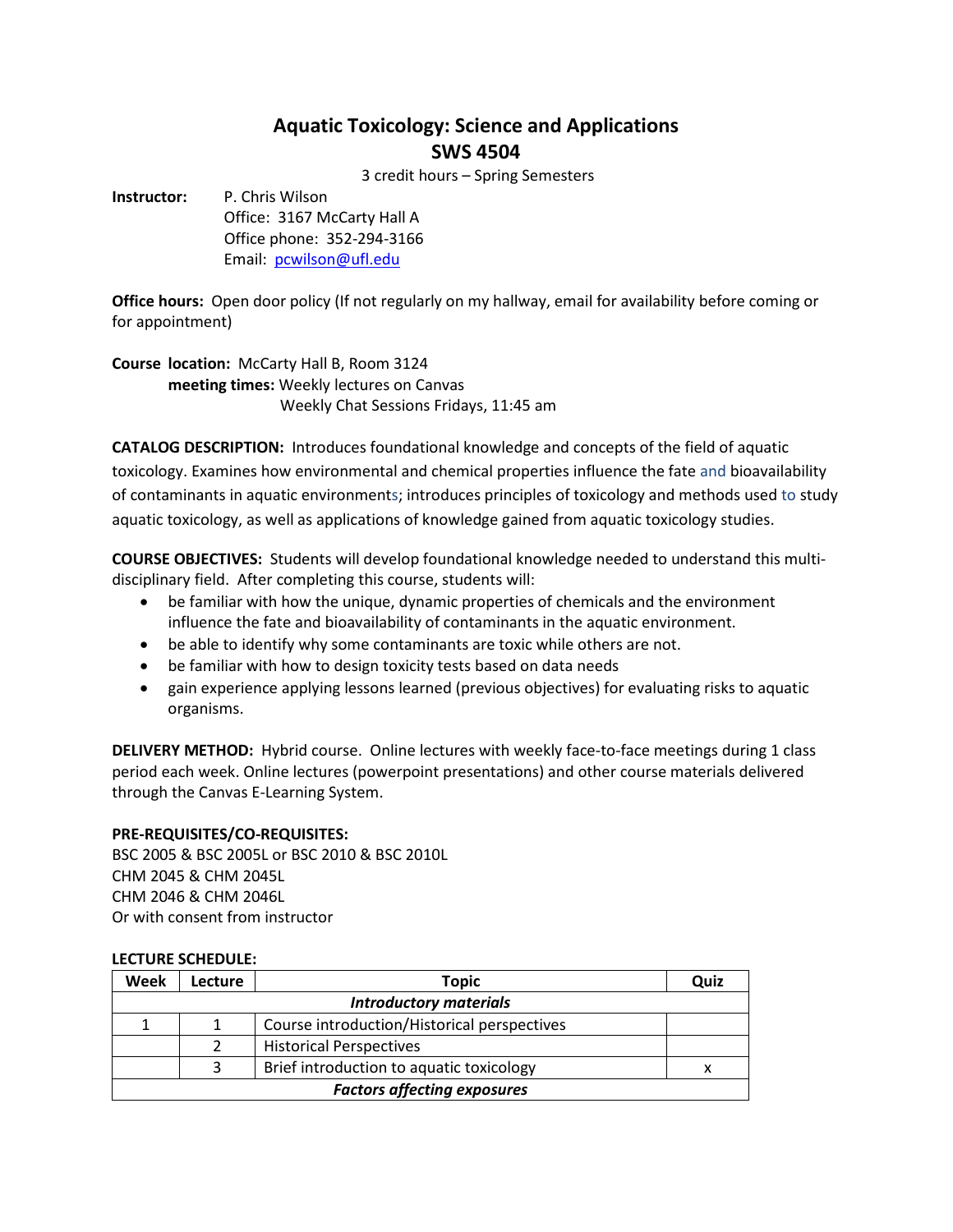| 2  | 4  | Chemical factors affecting exposures                 |   |  |
|----|----|------------------------------------------------------|---|--|
|    | 5  | Chemical factors affecting exposures                 |   |  |
|    | 6  | Environmental (aquatic) factors affecting exposures  | х |  |
| 3  | 7  | Exam 1                                               |   |  |
|    |    | <b>Contaminants and toxicants</b>                    |   |  |
|    | 8  | Toxic agents and contaminants                        |   |  |
|    | 9  | Toxic agents and contaminants                        |   |  |
|    |    | <b>Principles of toxicology</b>                      |   |  |
| 4  | 10 | Bioavailability                                      |   |  |
|    | 11 | Bioavailability                                      |   |  |
|    | 12 | Basic toxicological concepts and principles          | x |  |
| 5  | 13 | Basic toxicological concepts and principles          |   |  |
|    |    | <b>Uptake and elimination of contaminants</b>        |   |  |
|    | 14 | <b>Uptake of Contaminants</b>                        |   |  |
|    | 15 | Elimination of                                       | x |  |
|    |    | contaminants/bioaccumulation/bioconcentration        |   |  |
|    |    | Phase I metabolism                                   |   |  |
| 6  | 16 | Overview of Molecular aspects, activation-           |   |  |
|    |    | detoxification, and biomarkers                       |   |  |
|    | 17 | Phase I biotransformations-CYP450's                  |   |  |
|    | 18 | CYP450 regulation and inducibility                   | x |  |
| 7  | 19 | <b>Other Phase I biotransformations</b>              |   |  |
|    | 20 | Exam 2                                               |   |  |
|    | 21 | Phase II biotransformations                          |   |  |
| 8  | 22 | Sequestration                                        | x |  |
|    |    | <b>Toxicity: modes-of-action</b>                     |   |  |
|    | 23 | Oxidative stress and antioxidant response            |   |  |
|    | 24 | Enzyme dysfunction and substrate pool shifts         |   |  |
| 9  | 25 | <b>Stress proteins</b>                               | x |  |
|    | 26 | <b>DNA</b> modification                              |   |  |
|    | 27 | Effects on cells, tissues, and organs                |   |  |
| 10 | 28 | Exam 3                                               |   |  |
|    | 29 | Contaminant-induced sublethal effects                |   |  |
|    |    | Methods used in aquatic toxicology                   |   |  |
|    | 30 | Organisms for aquatic toxicity testing               |   |  |
| 11 | 31 | Organisms for aquatic toxicity testing               |   |  |
|    | 32 | Toxicity testing-introduction, test design, exposure | x |  |
|    |    | systems                                              |   |  |
|    | 33 | Toxicity testing-introduction, test design, exposure |   |  |
|    |    | systems                                              |   |  |
| 12 | 34 | Toxicity testing-introduction, test design, exposure |   |  |
|    |    | systems                                              |   |  |
|    | 35 | Factors affecting quantitative responses/sediment    | x |  |
|    | 36 | Quantitative estimators of effects                   |   |  |
| 13 | 37 | Exam 4                                               |   |  |
|    | 38 | Effects on populations                               |   |  |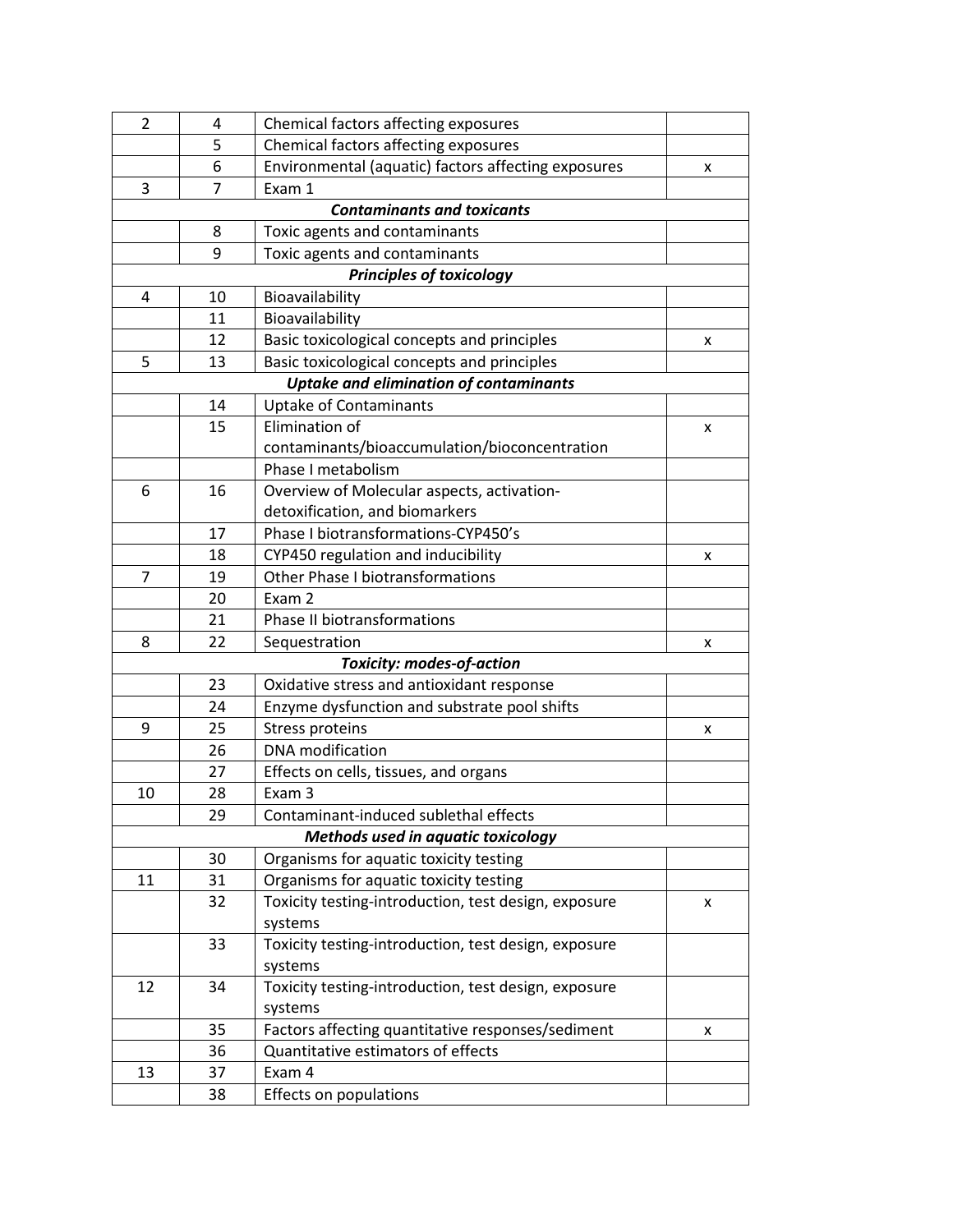|                                                              | 39 | Effects on communities and ecosystems        |  |
|--------------------------------------------------------------|----|----------------------------------------------|--|
| Applications of toxicity data for ecological risk assessment |    |                                              |  |
| 14                                                           | 40 | Ecological risk assessment                   |  |
|                                                              | 41 | Ecological risk assessment                   |  |
|                                                              | 42 | *Graduate student presentations/Case studies |  |
| 15                                                           | 43 | Review for final exam                        |  |

## **STUDENT ASSESSMENT:**

1. You are expected to attend and be prepared to participate in all class sessions. A portion of the grade is based on meaningful class participation, demonstrated student interest, and overall student dedication.

2. Assessments are based on exams, quizzes, and participation in class.

3. Course grades will be determined as follows (%):

| <b>Evaluation endpoint</b> | <b>Frequency</b> | % of total grade |
|----------------------------|------------------|------------------|
| Participation              | Weekly           |                  |
| Quizzes and assignments    | As announced     | 10               |
| Exams                      |                  | 60               |
| Final exam                 |                  |                  |

## *Undergraduate students*

## *Grading Scale*

| Α  | 93% and above | C  | 73-76.99% |
|----|---------------|----|-----------|
|    | 90-92.99%     | C- | 70-72.99% |
| B+ | 87-89.99%     | D+ | 67-69.99% |
| В  | 83-86.99%     | D  | 63-66.99% |
| B- | 80-82.99%     | D- | 60-62.99% |
| `+ | 77-79.99%     | F  | Below 60  |

Current UF grading policies for assigning grade points may be found at: [https://catalog.ufl.edu/ugrad/current/regulations/info/grades.aspx.](https://catalog.ufl.edu/ugrad/current/regulations/info/grades.aspx)

**ATTENDANCE AND CONDUCT:** Students should be ready to begin class as soon as the scheduled start time is reached (i.e. arrive early). Requirements for class attendance and make-up exams, assignments, and other work in this course are consistent with university policies that can be found at: [https://catalog.ufl.edu/ugrad/current/regulations/info/attendance.aspx.](https://catalog.ufl.edu/ugrad/current/regulations/info/attendance.aspx) Cell phones should be silenced during class.

**COMMUNICATION.** Students are encourage to always ask questions during class regarding subject material, assignments, etc. that they do not understand so that others may also benefit. Questions and discussions about personal issues (e.g. grades, make-up work, etc.) should take place one-on-one before/after class, during office hours, or by email.

**REQUIRED BOOK:** *An Introduction to Aquatic Toxicology* (Mikko Nikinmaa, 2014) ISBN 978-0-12- 411574-3.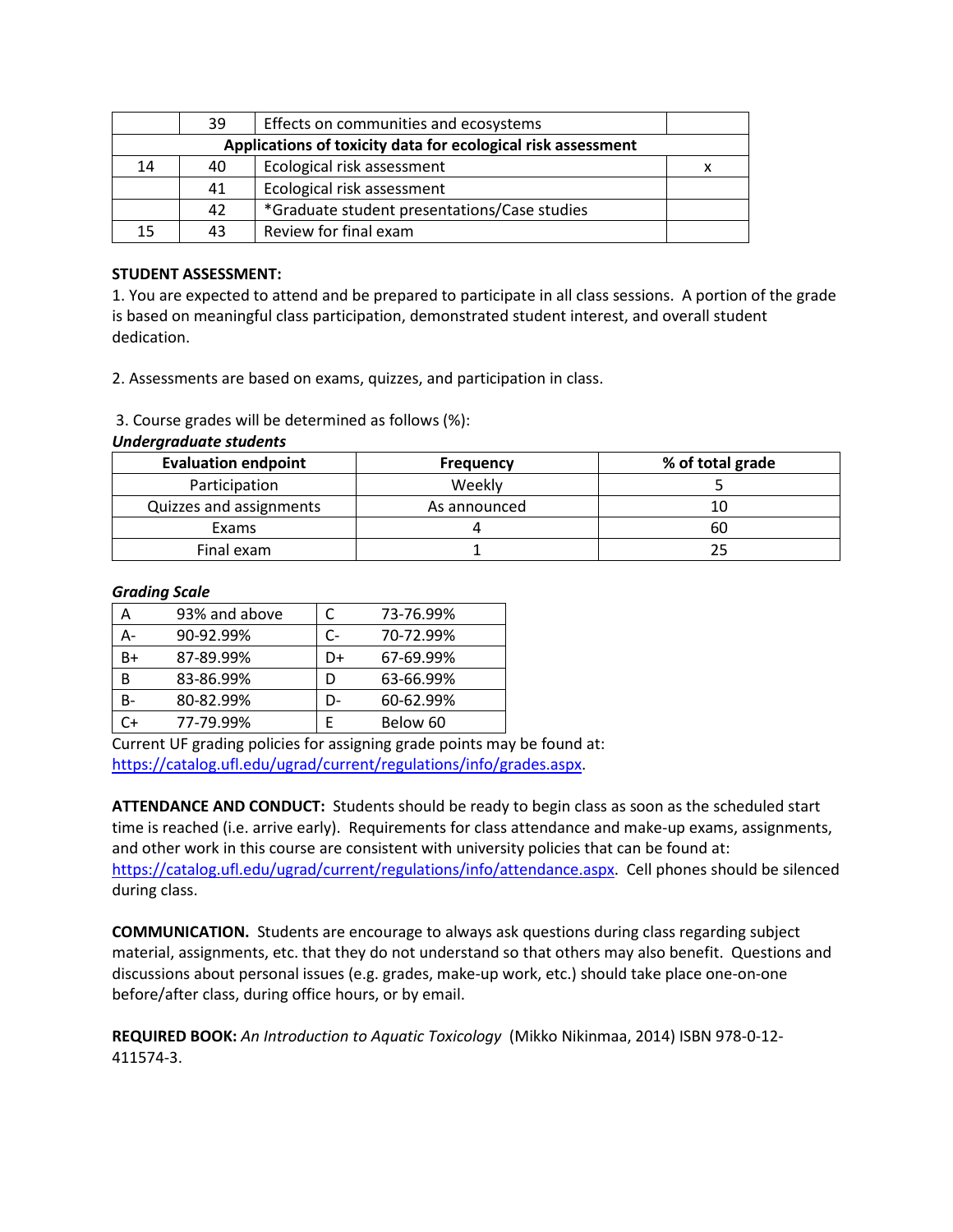**RECOMMENDED BOOKS:** Additional texts that may be useful include: *Fundamentals of Aquatic Toxicology* (Gary Rand ed., 1995) and *Fundamentals of Ecotoxicology* (Michael Newman 2015 or earlier). Additional handouts and references to specific topics may be given during the semester.

**COURSE FEEDBACK AND EVALUATION:** Students are expected to provide feedback on the quality of instruction in this course by completing online evaluations at [https://evaluations.ufl.edu.](https://evaluations.ufl.edu/) Evaluations are typically open during the last two or three weeks of the semester, but students will be given specific times when they are open. Summary results of these assessments are available to students at [https://evaluations.ufl.edu/results/.](https://evaluations.ufl.edu/results/)

**ACCOMMODATIONS FOR STUDENTS WITH DISABILITIES:** If you require classroom accommodation because of a disability, you must first register with the Disability Resource Center (352-392-8565; [www.dso.ufl.edu/drc/\)](http://www.dso.ufl.edu/drc/) by providing appropriate documentation. Once registered, you will receive an accommodation letter that must be presented to the instructor when requesting accommodation. The College is committed to providing reasonable accommodations to assist students in their coursework. Students needing accommodations should request them as early as possible in the semester.

**ACADEMIC HONESTY:** UF students are bound by The Honor Pledge, which states, " We, the members of the members of the University of Florida community, pledge to hold ourselves and our peers to the highest standards of honesty and integrity by abiding by the Honor Code." On all work submitted for credit by students at the University of Florida, the following pledge is either required or implied: "On my honor, I have neither given nor received unauthorized aid in doing this assignment." The Honor Code [\(https://www.dso.ufl.edu/sccr/process/student-conduct-honor-code/\)](https://www.dso.ufl.edu/sccr/process/student-conduct-honor-code/) specifies a number of behaviors that are in violation of this code and the possible sanctions. Furthermore, you are obligated to report any condition that facilitates academic misconduct to appropriate personnel. If you have any questions or concerns, please consult with the instructor in this class.

**SOFTWARE USE:** All faculty, staff and students of the University are required and expected to obey the laws and legal agreements governing software use. Failure to do so can lead to monetary damages and/or criminal penalties for the individual violator. Because such violations are also against University policies and rules, disciplinary action will be taken as appropriate.

## **CAMPUS RESOURCES**

Students may occasionally have personal issues that arise in the course of pursuing higher education or that may interfere with their academic performance. If you find yourself facing problems affecting your coursework, you are encouraged to talk with an instructor and to seek assistance from appropriate University resources.

## **Health and Wellness**

## *U Matter, We Care*

If you or a friend is in distress, please contact *umatter@ufl.edu* or 352-392-1575 so that a team member can reach out to the student.

## *Counseling and Wellness Center*

[http://www.counseling.ufl.edu/cwc/Default.aspx,](http://www.counseling.ufl.edu/cwc/Default.aspx) 392-1575; and the University Police Department: 392-1111 or 911 for emergencies.

## *Sexual Assault Recovery Services (SARS)*